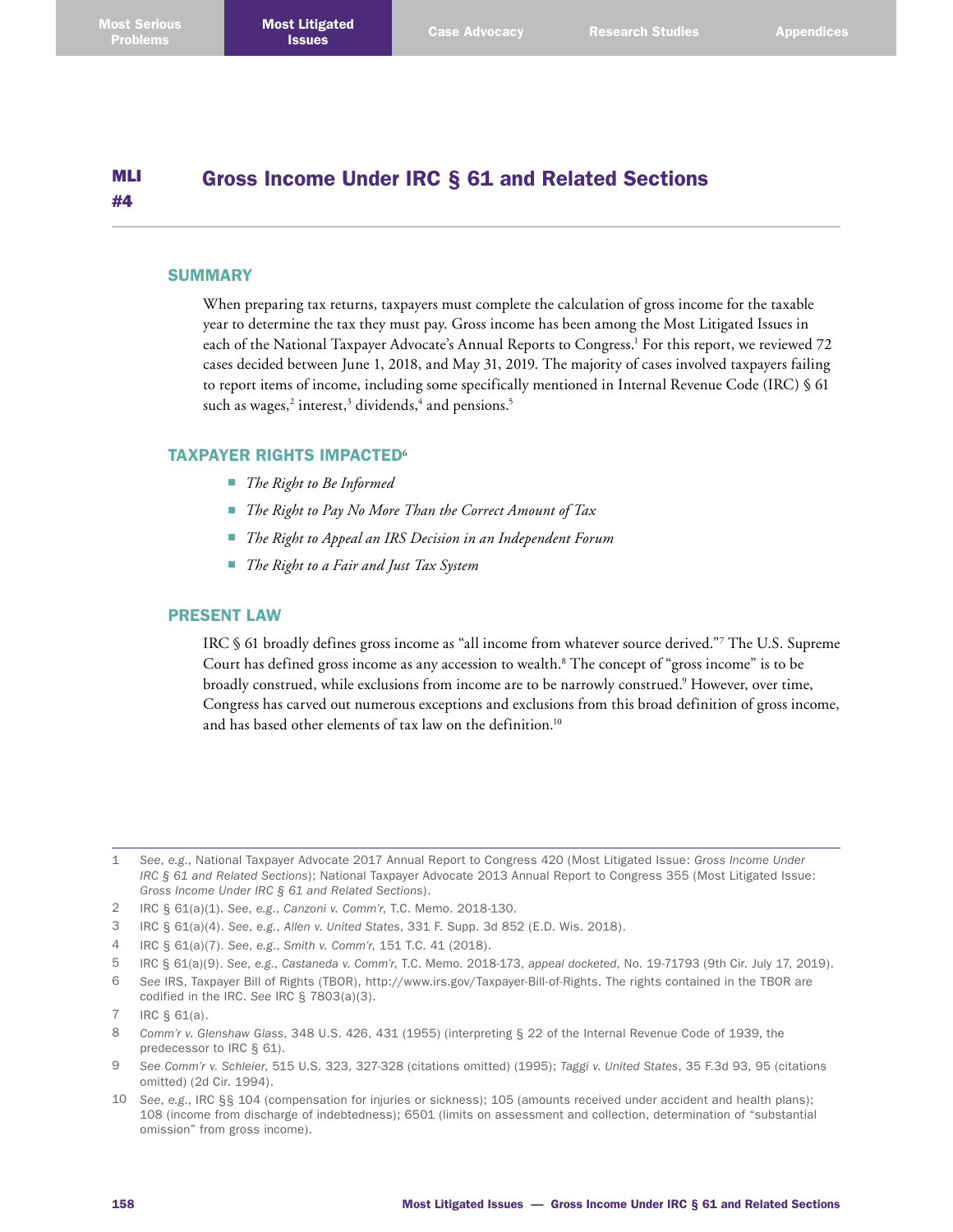If the Commissioner determines a tax deficiency, the IRS issues a statutory notice of deficiency. 11 If the taxpayer challenges the deficiency, the Commissioner's notice is entitled to a presumption of correctness; the taxpayer generally bears the burden of proving that the determination is erroneous or inaccurate.<sup>12</sup>

# ANALYSIS OF LITIGATED CASES

In the 72 opinions involving gross income issued by the federal courts and reviewed for this report, gross income issues most often fell into two categories: (1) what is included in gross income under IRC § 61, and (2) what can be excluded under other statutory provisions. A detailed list of the cases appears in Table 4 of Appendix 5.

In 37 cases (51 percent), taxpayers were represented, while the rest were *pro se* (without counsel). In 12 of the 37 cases where taxpayers had representation (about 32 percent), they prevailed in full or in part in their cases, whereas *pro se* taxpayers did not prevail in full or in part in any cases identified during this review period.

Drawing on the full list in Table 4 of Appendix 5, we have chosen to discuss discharge of indebtedness and a case involving the tax treatment of a *qui tam* award. 13

### Discharge of Indebtedness

We reviewed six cases in which taxpayers challenged the IRS's determination that a discharge of indebtedness was taxable income. Taxpayers prevailed in part in one case. 14 Generally, a taxpayer must include income from discharge of indebtedness when calculating gross income,<sup>15</sup> but in certain circumstances cancellation of indebtedness income may be excluded. IRC § 108(a) provides that a taxpayer may exclude, subject to limitations, income from the discharge of indebtedness if the discharge occurs in a title 11 bankruptcy case, when the taxpayer is insolvent, or if the indebtedness is qualified farm indebtedness (for a taxpayer other than a C corporation), qualified real property business indebtedness debt, qualified principal residence indebtedness discharged before January 1, 2018, or subject to an arrangement that is entered into and evidenced in writing before January 1, 2018. 16 The creditor may issue a Form 1099-C, Cancellation of Debt, to the taxpayer for canceled debts of \$600 or more. 17 If a creditor has discharged a debt the taxpayer owes, the taxpayer must include the discharged amount in gross income, even if it is less than \$600 or a Form 1099-C is not received, unless one of the exceptions in IRC § 108(a) applies. The issuance of a Form 1099-C is not dispositive of whether or when the debt is actually discharged. 18 A debt is deemed to have been discharged for purposes of information

12 *See* IRC § 7491(a) (burden shifts only where the taxpayer produces credible evidence contradicting the Commissioner's determination and satisfies other requirements). *See also Welch v. Helvering*, 290 U.S. 111, 115 (1933) (citations omitted).

<sup>11</sup> IRC § 6212. *See also* Internal Revenue Manual 4.8.9.2, Notice of Deficiency Definition (Aug. 11, 2016). The Commissioner may identify particular items of unreported income or reconstruct a taxpayer's gross income using indirect methods such as the bank deposits method. IRC § 6001. *See*, *e.g*., *DiLeo v. Comm'r*, 96 T.C. 858, 867 (1991).

<sup>13</sup> *Qui tam pro domino rege quam pro se ipso in hac parte sequitur*: "who as well for the king as for himself sues in this matter." *A qui tam* action is brought under a statute that allows a private individual to sue for a penalty where, if successful, the government or other public institution will receive a portion of the penalty and the individual will share in the recovery. BLACK'S LAW DICTIONARY (11th ed. 2019).

<sup>14</sup> *See Bui v. Comm'r*, T.C. Memo. 2019-54.

<sup>15</sup> IRC § 61(a)(11).

<sup>16</sup> IRC § 108(a)(1)(A)-(E).

<sup>17</sup> IRS, Instructions for Form 1099-A and 1099-C Acquisition or Abandonment of Secured Property and Cancellation of Debt, <https://www.irs.gov/pub/irs-pdf/i1099ac.pdf>(Oct. 3, 2018).

<sup>18</sup> *Kleber v. Comm'r*, T.C. Memo. 2011-233 (citation omitted).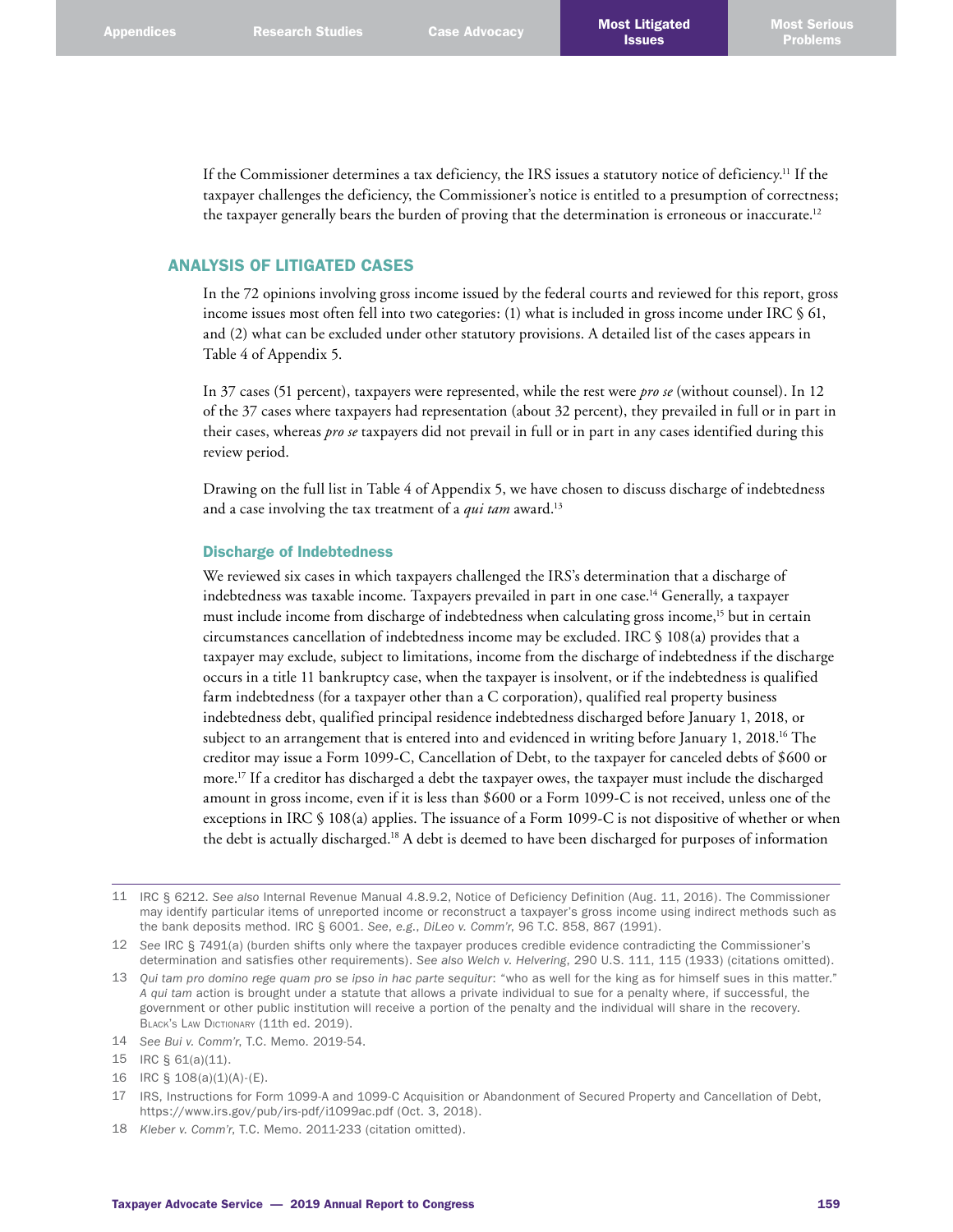reporting, and a Form 1099-C is required, if and only if, an "identifiable event" has occurred. 19 Form 1099-C may be required even if the discharged amount is not taxable to the debtor. 20 Generally, the burden of proof is on the taxpayer to show that any of the exceptions in IRC § 108(a) apply. 21 However, if a Form 1099-C serves as the basis for the determination of a deficiency, IRC § 6201(d) may apply to shift the burden of production to the IRS. IRC § 6201(d) provides that in any court proceeding, if a taxpayer asserts a reasonable dispute with respect to the income reported on an information return and the taxpayer has fully cooperated with the IRS, then the IRS has the burden of producing reasonable and probative information in addition to the information return.

In one case we reviewed, the taxpayer prevailed in part under the qualified principal residence exclusion in IRC  $\S$  108(a)(1)(E) and in part under the insolvency exception in IRC  $\S$  108(a)(1)(B). In the case of *Bui v. Commissioner*, the taxpayer excluded over \$350,000 of discharged indebtedness from her gross on her tax year 2011 tax return, indicating that the discharged debt was qualified principal residence indebtedness under IRC  $\frac{\sqrt{5}}{2}$  108(a)(1)(E).<sup>22</sup> At trial, the taxpayer further asserted the discharged indebtedness should be excluded under IRC  $\S$  108(a)(1)(B) due to insolvency. The court determined that only \$12,000 of the discharged indebtedness was qualified principal residence indebtedness; however, the taxpayer was limited to excluding \$5,299 by operation of IRC § 108(h)(4), which allows a taxpayer to exclude only the amount that exceeds the portion of the debt discharged that is not qualified principal residence debt. The taxpayer's original loan was \$250,000, of which \$12,000 was determined to be qualified principal residence debt. The total discharged debt was \$243,299, and subtracting the \$238,000 of nonqualified debt allowed the taxpayer to exclude \$5,299.

At trial, the Commissioner conceded that at the time of the discharge of indebtedness, the taxpayer was insolvent by the amount of \$42,852. 23 While the taxpayer asserted the Commissioner was incorrect in this calculation, the taxpayer had already agreed to the calculation prior to trial and thus the court found the taxpayer could exclude \$42,852 from gross income under the insolvency exclusion.

### *Qui Tam* Award

During this review cycle, we identified one case that addressed the tax treatment of a *qui tam* award. 24 A *qui tam* action is brought under a statute by a private individual on behalf of the government and if the claim succeeds, the individual keeps a portion of the recovery while the rest goes to the government or other public institution. In the case of *Barnes v. United States*, Mrs. Barnes filed a *qui tam* action under the False Claims Act<sup>25</sup> and then reached a settlement agreement with the United States and the defendants for over \$20 million, of which she received over \$3.5 million. 26

<sup>19</sup> *See* Treas. Reg. § 1.6050P-1(a)(1). Note that the IRS has issued final regulations which eliminate the 36-month testing period for information returns required to be filed, and payee statements required to be furnished, after December 31, 2016. 81 Fed. Reg. 78908 (Nov. 10, 2016). *See also* National Taxpayer Advocate 2010 Annual Report to Congress 383-386 (Legislative Recommendation: *Remove the 36-Month "Testing Period" That May Trigger Cancellation of Debt Reporting*).

<sup>20</sup> Treas. Reg. § 1.6050P-1(a)(3).

<sup>21</sup> U.S. Tax Court Rules of Practice and Procedure, Rule 142(a).

<sup>22</sup> T.C. Memo. 2019-54.

<sup>23</sup> *Bui v. Comm'r*, T.C. Memo. 2019-54. Under IRC § 108(a)(2)(C), the insolvency exclusion applies only when the taxpayer elects the insolvency exclusion to apply in lieu of the qualified principal residence indebtedness exclusion. In this case, the taxpayer did not elect to do so but had three different loans discharged. The exclusion was applied to one of the loans.

<sup>24</sup> *Barnes v. United States*, 353 F. Supp. 3d 582 (N.D. Tex. 2019).

<sup>25</sup> 31 U.S.C. § 3730(b) (2010).

<sup>26</sup> 353 F. Supp. 3d 582 (N.D. Tex. 2019).